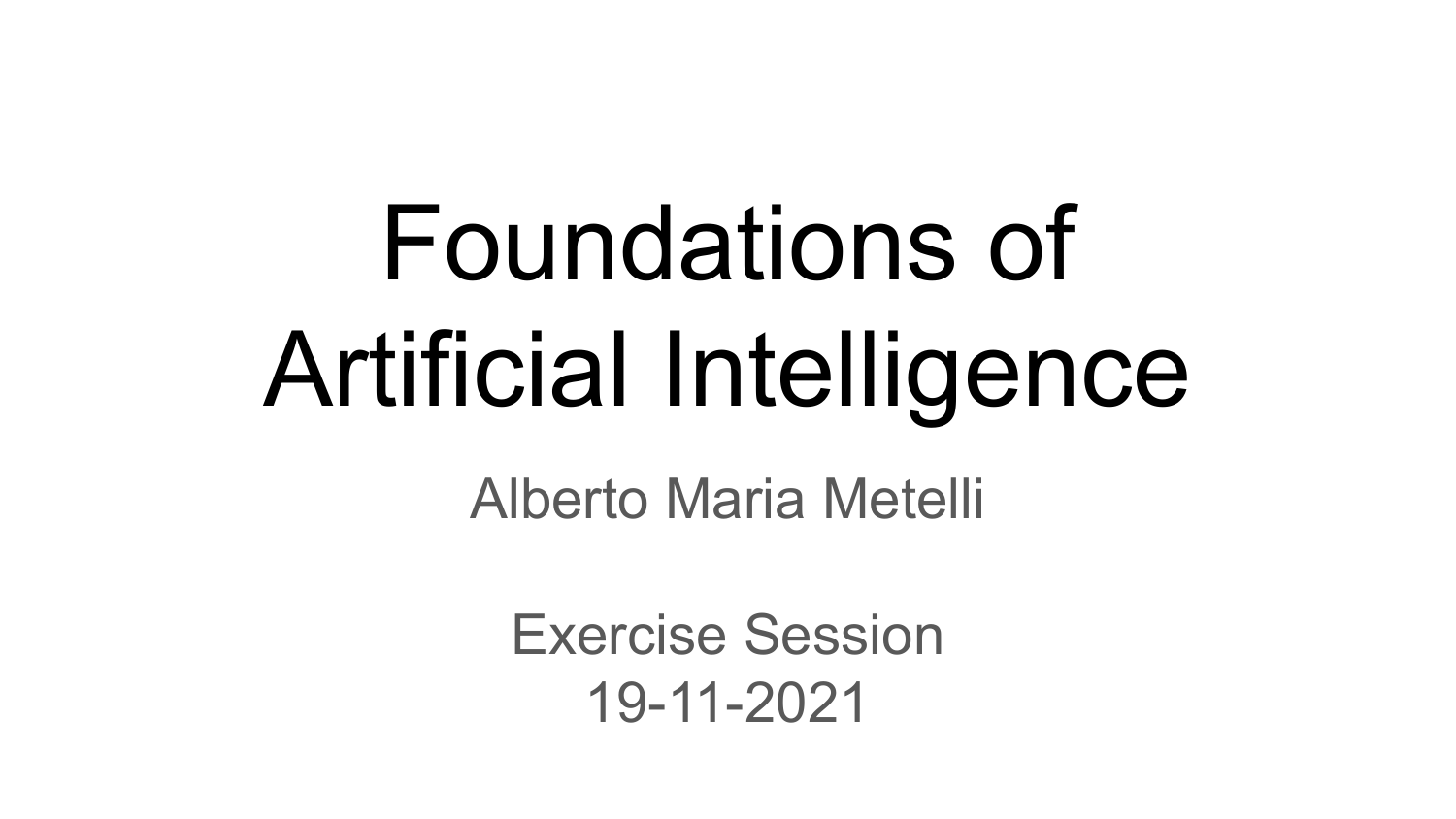## Some Comments on the Exercises

#### **Exercise 7.1**

Clear(y) is needed because otherwise we cannot specify the Precond of action Stack(x,y). Indeed, we should require that ∀x ¬Clear(x,y) that is not allowed in precondition since it is a negated condition.

#### **Exercise 7.2**

*Isn't Empty equivalent to* ¬*Carry? If this is the case, why don't we just represent a state in which the robot is not carrying the ball by simply omitting the predicate Carry?* 

Answer: Yes, Empty is logically equivalent to  $\neg Carry$ . Empty is necessary otherwise we cannot specify the Precond of action PickRa as we cannot use negation of conditions in preconditions.

**In general, if you realize that you need a condition for a precondition that is a negation of an existing condition you need to add a new condition!**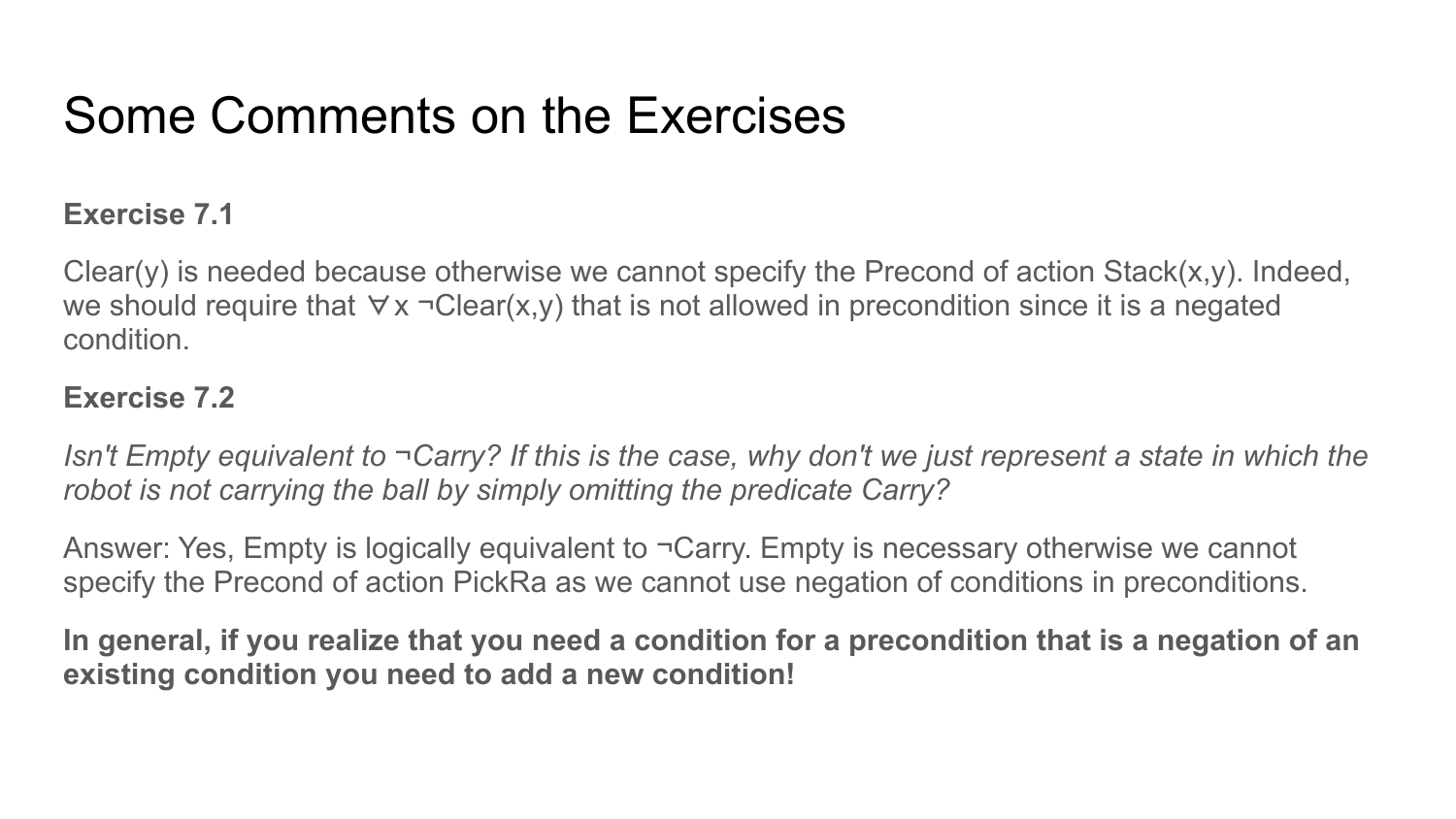## Exercise 7.3 Variation

Consider the Hanoi tower problem. This puzzle has *n* discs,  $D_1, ..., D_n$ , with holes in their centers, and three pegs, A, B, C, on which the discs can be placed. Disc  $D_{i+1}$  is larger than disc  $D_i$ . Initially, all the discs are on peg A. We want them on peg C in the same configuration.

The following rules apply:

- only the top disc on a peg can be moved;
- a disc cannot be placed on top of a smaller one.